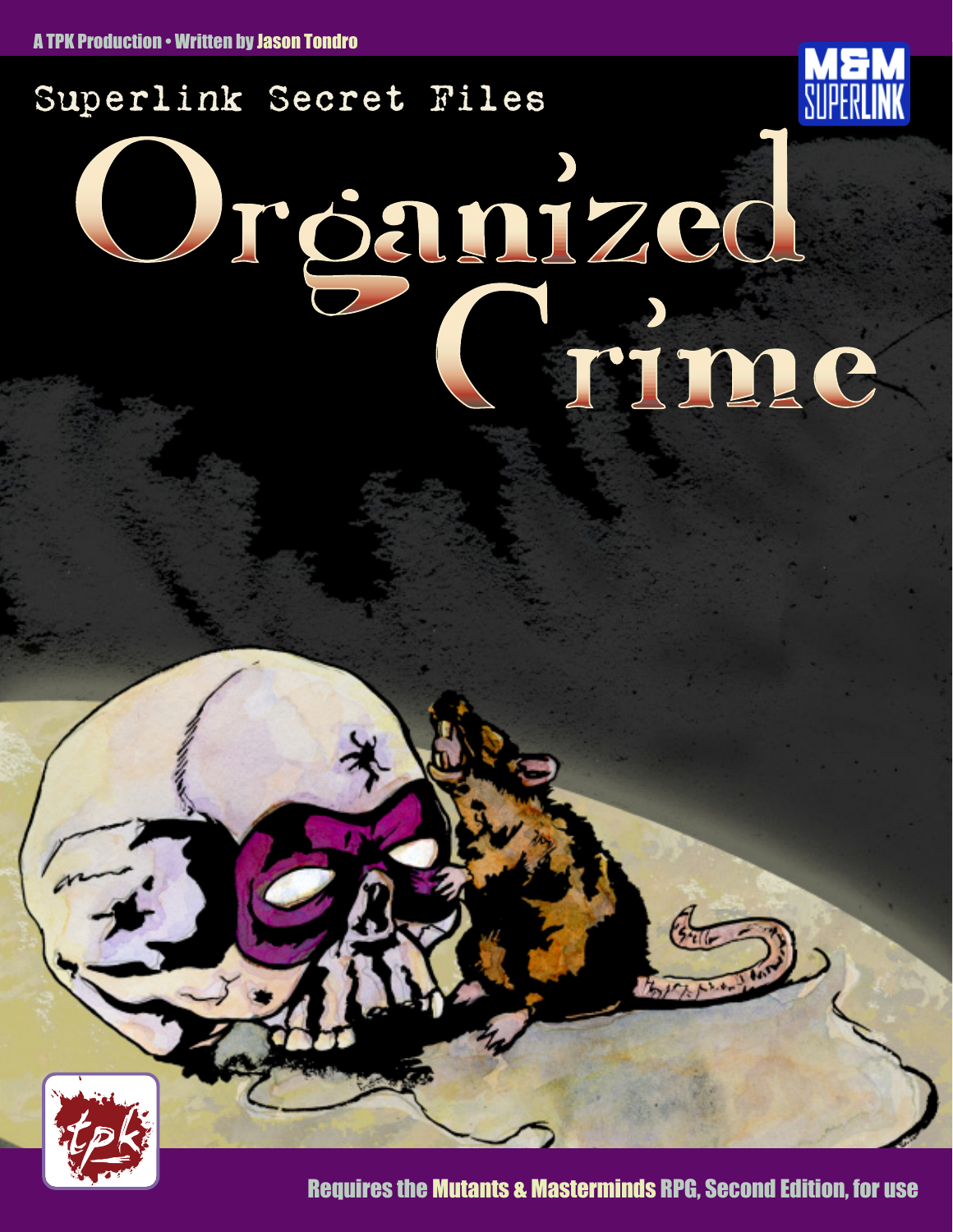... history and identity are unknown to the general public. Even those few vigilantes and veteran cops who have heard of him have never seen him. He may, in fact, be a myth... ORGAN

... but then the bodies began to twitch and writhe. Within a minute, all were lurching to their feet. The five felons and the innocent priest had been sentenced to living death, transformed by the government nerve gas into the walking dead...

> ... the gang melts easily away into the population. Two or three members can be apprehended, only to be replaced by newcomers, and it is often difficult to pin any particular crime on a specific gang member. Neighborhoods seldom call the police about the One any more...

...always offers his rivals a chance to rethink their position and stand aside; it is only when this offer is rejected that he considers someone to truly be an enemy. In that case, he cannot afford to be gentle or offer second chances - a bloody death is the most likely

> ... was funded on the illegal drug trade. Trained in the same military tactics the US border patrols used in the "war on drugs," the Brigade was able to anticipate American movements and slip uncontested across the border with Mexico, bringing tons of cocaine and heroin to the streets of major cities...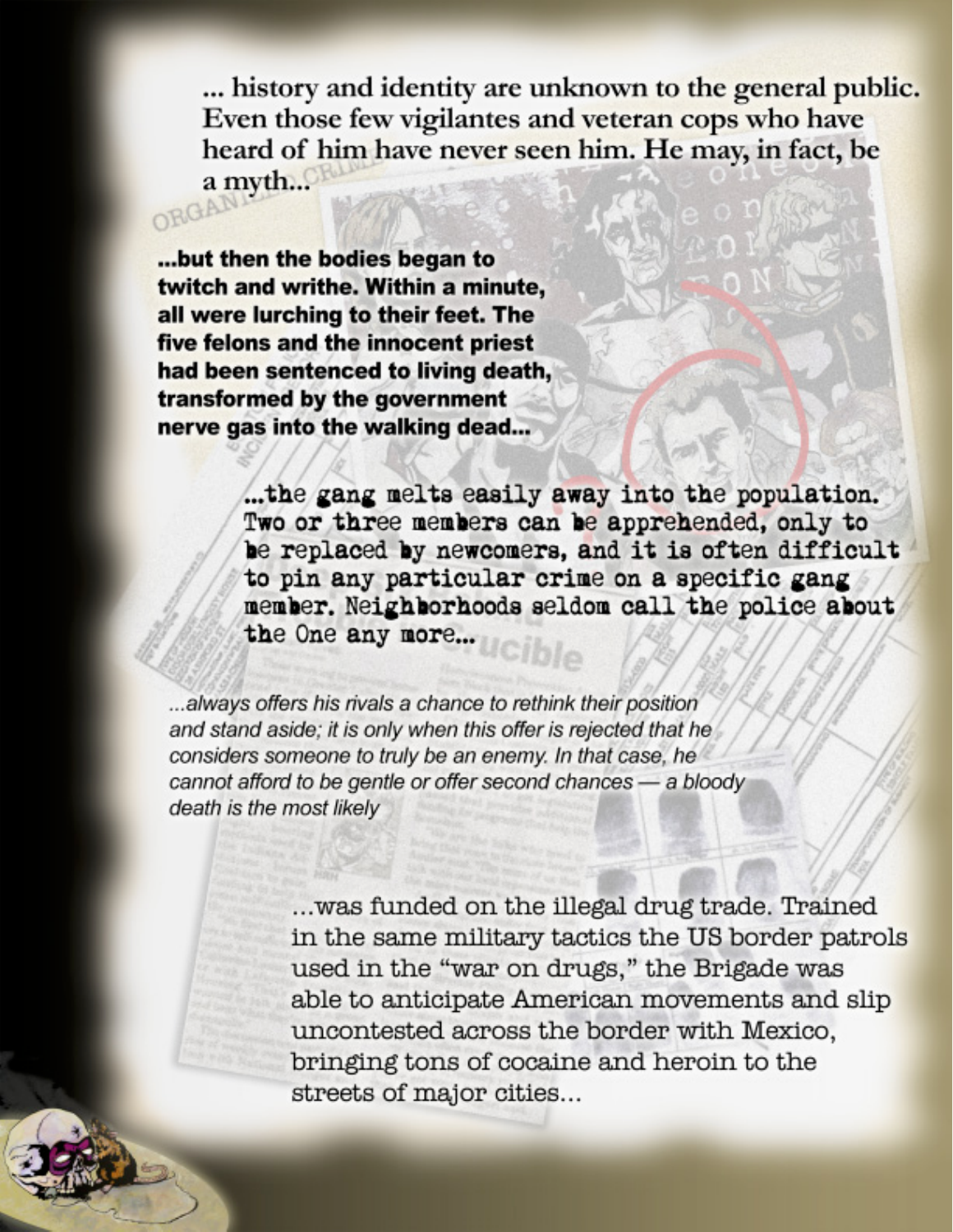# Table of Contents

#### CREDIT WHERE CREDIT IS DUE

Writer · Jason Tondro Cover and Interior Artist •Warren Belfield Design and Layout • Angela Murray

#### TPK Productions Managing Editor Jason Tondro

The *Powers That* Be setting was created for *Crucible City MUX*, and all the characters presented here originally saw playtest and development on that game. Special thanks go to the "First Year" students and staff of the King Academy, who helped bring the One to life, as well as those players and GMs who either fought the Deep Six or called them once more from the grave to harass our heroes: Belial, Birdie, Chance, China Star, Covenant, Crusader, the Doctor, Eclipse, Hecate, Moebius, Mirage, Poltergeist, Quintessence, Solstice, and Tempest.

> Visit Crucible City online! Direct your MUSH client to: mux.cruciblecity.net port 4626



*Mutants & Masterminds, M&M Superlink, the M&M Superlink logo, and Green Ronin are trademarks of Green Ronin Publishing and are used with permission.*

The following is designated Product Identity, in accordance with Section 1(e) of the Open Gaming License, v.1.0a: all artwork and images.

The following is designated Open Gaming Content: this entire product, unless previously designated Product Identity here or elsewhere, is Open Content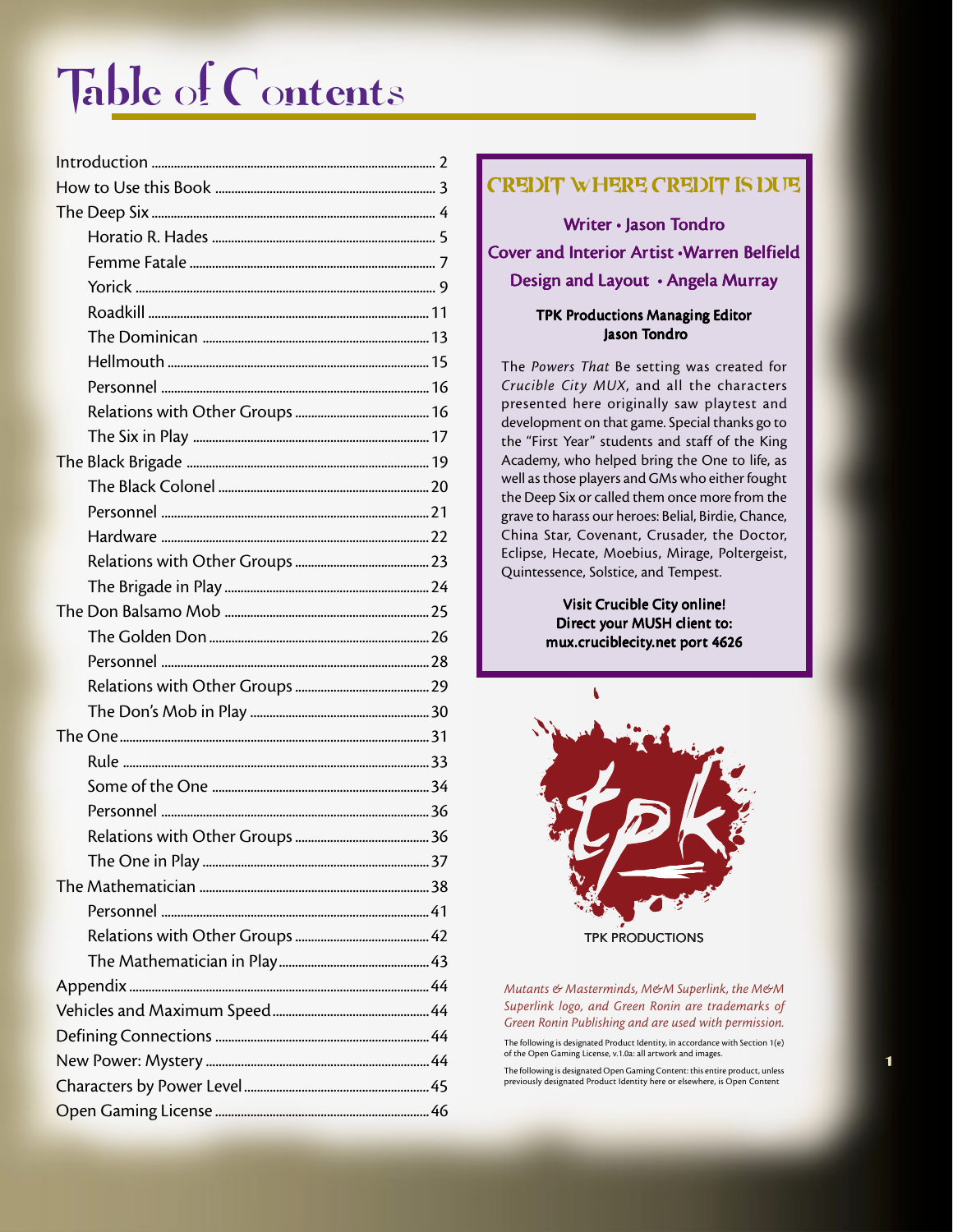## The Deep Six

Ten years ago, five death row inmates were brought together for a very unusual execution. Hank Kelly had led his motorcycle gang to the top of the cocaine trade, murdering his competition along the way. Edward Price was a washed-up actor and comedian who shot a policeman in a robbery gone awry. Jeb Nash had killed his parents and siblings before devouring their corpses. Rebecca Overland, the only woman slated for execution that day, had stabbed her husband and his lover when she learned of his infidelity. Finally, Alfred Magnus had been apprehended after a twelve year string of serial murders that led the FBI through eight states.

#### PUBLIC KNOWLEDGE

- 5 ...... Gang of zombie criminals.
- 10 ..... Death row inmates animated by experimental nerve gas. Their leader is Horatio R. Hades, who can turn you into a zombie with a touch.
- 15 ..... Femme Fatale, the only female member, is some kind of vampire. Another rides some kind of demon-motorcycle.
- 20 ..... The Dominican was an innocent priest caught in the gas. Now he knows every bad thought you ever had.
	- People who are turned into zombies can be cured.
- 25 ..... A year or so ago they gained even more power from a demon lord. Hades imagines his gang is like a royal court, with himself as king.
- 30 ..... But they lost that power when they turned against the demon, and were buried deep underground. Theyíve been there ever since.

The federal government was seeking a new, more efficient and painless, method of capital punishment, and these five had been chosen to serve as the guinea pigs. The execution took place in Texas and was attended by a large staff of scientists as well as all the usual relatives of both victims and killers. Magnus, however, had a plan to escape, and a desperate battle broke out in the gas chamber. While frightened prison guards threw the switch that released the gas into the room, Alfred seized the attending priest as a hostage. It was too late the nerve toxin swept through the chamber, leaving six corpses in its wake.

For seconds, only stunned silence filled the audience chamber, but then the bodies began to twitch and writhe. Within a minute, all were lurching to their feet. The five felons and the innocent priest had been sentenced to living death, transformed by the government nerve gas into the walking dead. With their newfound powers, the crazed victims easily broke free of the Texas prison and fled into the desert, where they learned the extent of their powers and completed their mass migration towards insanity. Each of the six victims took new names, and Magnus—now calling himself Horatio R. Hades—christened the half dozen dead "The Deep Six."

For several years the Deep Six remained a threat to cities and towns throughout America. Their typical modus operandi

4

was to arrive in an isolated community and separate, the lesser members wreaking havoc while Hades gathered intelligence on the local defenders. Soon the police force, mayor's office, and other prominent individuals would be captured and Hades – using his corrupting touch – would transform them into zombies. By the time superheroes showed up, those townsfolk who remained alive were hiding in basements while gangs of zombies roamed the streets and a zombified police force was built up behind barricades to fend off any rescue. After one or two disasters in which single heroes investigated only to be made into zombie slaves, it became clear that the best way to take on the Deep Six was with an organized team operation.

Eventually the Six attracted the attention of a powerful demon prince, who briefly increased their powers and sent them on errands to retrieve mystic artifacts hidden around the globe. Each member of the Six was now strong enough to defeat an entire team of heroes, but the Faustian bargain turned bad when the new powers grew out of control. The demon's plan was thwarted when members of Chicago's Flying Squad (an elite Power Crime Unit) convinced the villains to turn against their demon master in exchange for help controlling the out-of-control abilities. The plan seemed to work, but the demon's vengeance was thorough: the Six ended up buried 600 feet beneath the surface of Lincoln Park.

There they have remained, until now ...

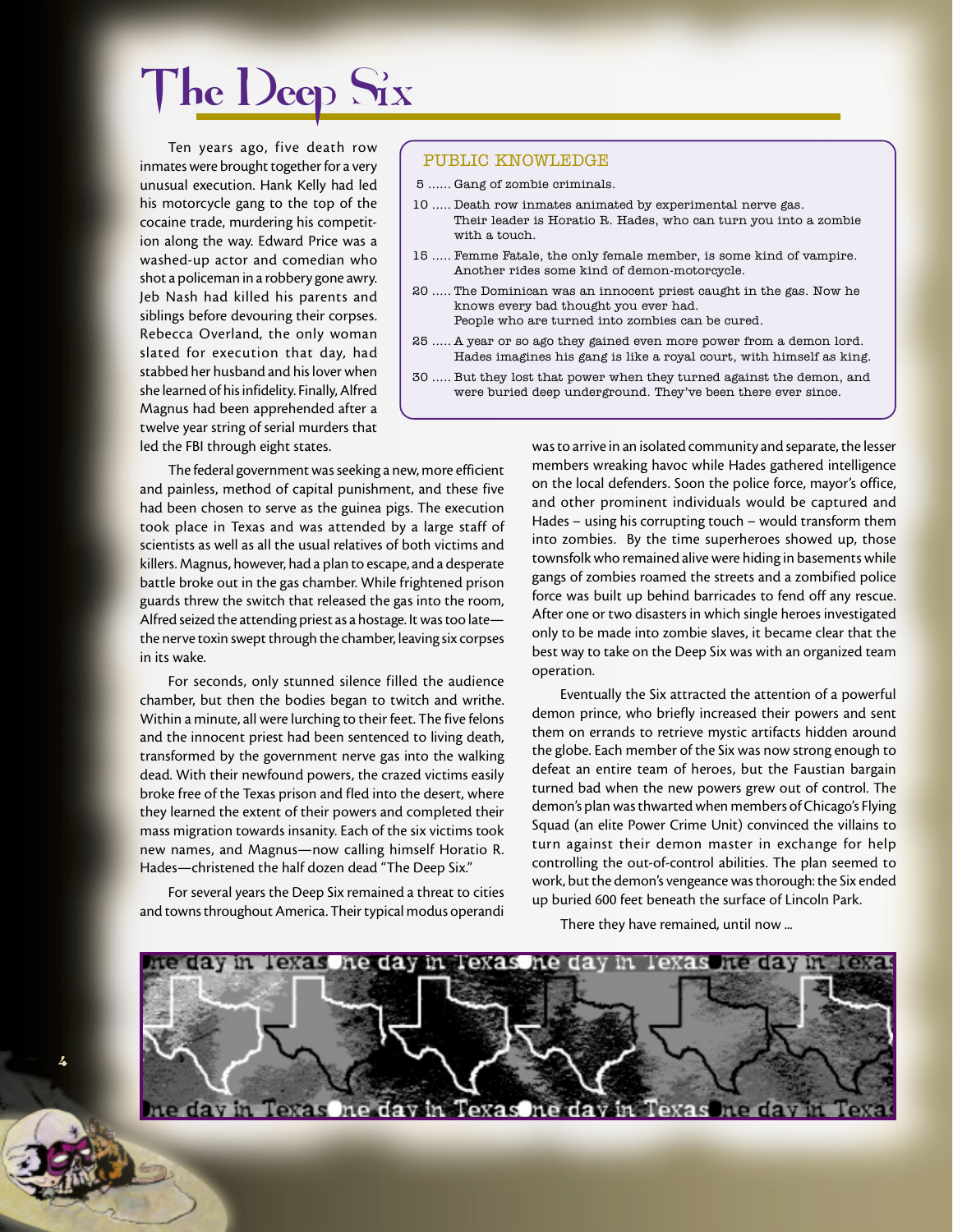## Horatio R. Hades

Alfred Magnus was a brilliant sociopath before his deathrow transformation, but this in itself was not enough to make him all that unusual. His crime spree was solved by good oldfashioned detective work, not fancy super-powers, and the families of his victims were hoping for some kind of justice when he was brought into a Texas gas chamber in 1995. Alas, it appears that his early victims were the lucky ones, because at least they only had to die once.

As a child, Magnus escaped from his poor, rural life by pretending to be English royalty. A loveless family and a lack of intellectual challenges led him to manipulate his peers and schoolmates, culminating in psychopathic behavior when he killed another boy after class. The murder went undetected for a decade, during which time Alfred seemed to live a relatively normal life. He moved to another state to attend a city college, where he began to prey on young women, usually strangling them. Over the years his methods became more refined and he began to study forensic science in order to protect himself. When local police began to close in on him, Alfred ran, losing himself in false identities and beginning a bloody drive across America. It was a miracle he survived his arrest, having been shot six times.

Upon his rebirth, Magnus took the name Horatio R. Hades, a moniker he abbreviates to "HRH" whenever possible. His dominant personality assured him a position of leadership in the Six, even if he is not able to entirely control the gang's rampages. Instead, he pursues a loose organizational style, giving the gang plenty of free time but enforcing strict obedience on those occasions when he absolutely requires it.

Appearance: Hades dresses in a blood-red pinstriped suit with vest, dress shirt and tie. He wears sterling silver cuff links, his shoes are always polished to a mirror sheen, and he checks the time on a gold Rolex. Of course, none of this conceals the fact that he's quite dead. Horatio's flesh is in a state of perpetual rot, with flies and other vermin nesting inside the meaty parts of his body. Liberal doses of cologne only make his stench more rank, and when he smiles he reveals a mish-mash of yellow teeth pointing in all directions. Despite all this, he considers himself extremely handsome.

Quote: "What a spirited, charming, girl you are. But I should warn you: this may sting a little."

Hades in Play: Like the rest of his comrades in the Six, Hades is one of the walking dead. This means that, in the language of game mechanics, he has no Con score and is immune to any effect that requires a Fortitude save. He does heal damage, and quickly too, represented by his Regeneration power. All of the Deep Six have a good Toughness save thanks to their ranks in Protection, and they can see in the dark. Because he has no Con, Hades cannot make use of the extra effort rules; this is discussed more in *The Deep Six in Play*.

Hades generates a toxin which, when spread to another living creature by touch, swiftly transforms the victim into a zombie slave of Hades himself. To "zombify" a victim, Hades must touch the target's skin, making android heroes, animated statues, and similar characters immune to his power. Anyone immune to poison will be unaffected by Hades's zombie touch. Force fields and armor will also deter him, at least temporarily. If there is any doubt about Hades' ability to affect a given

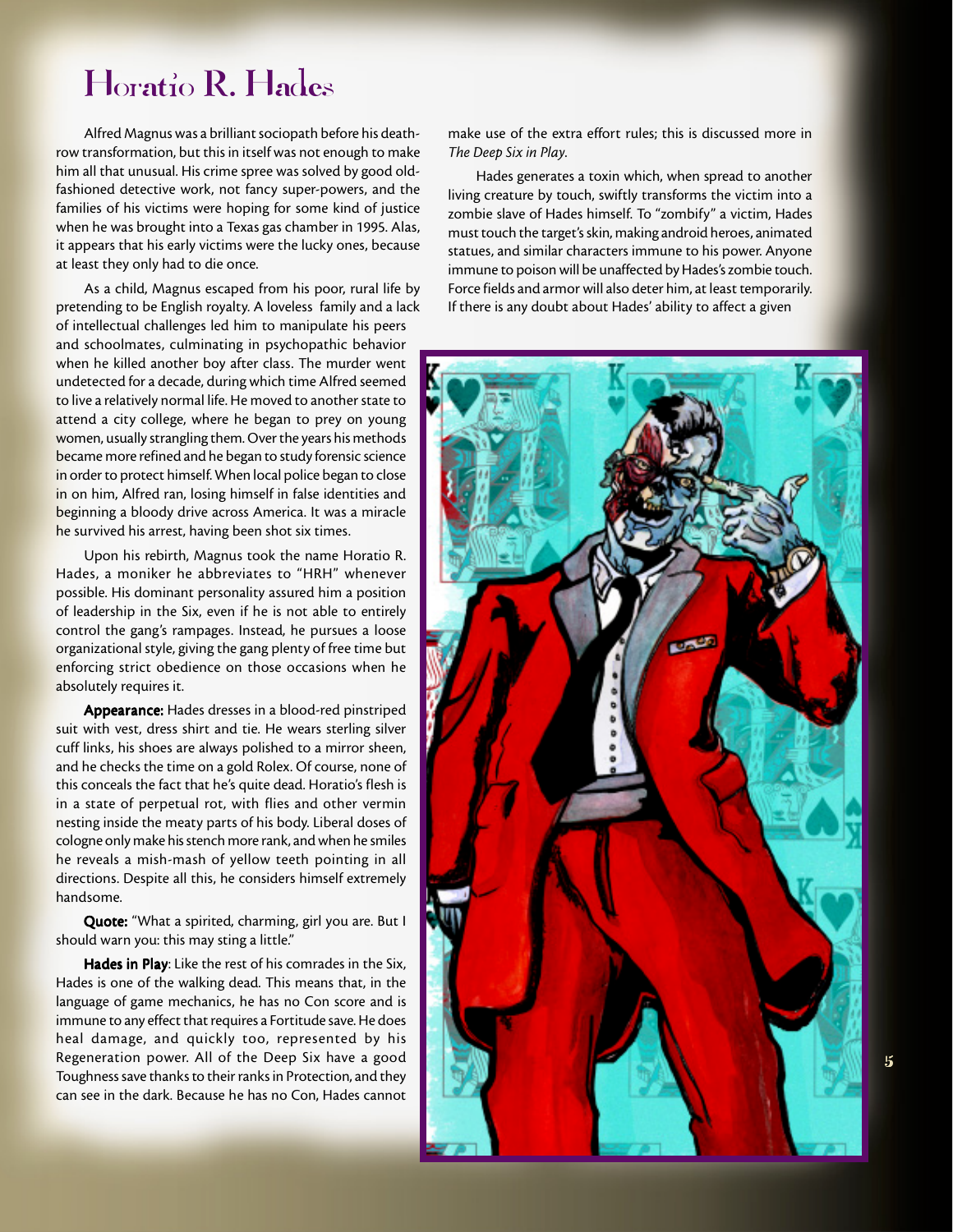## **OPEN GAME LICENSE VERSION 1.0A**

The following text is the property of Wizards of the Coast, Inc. and is Copyright 2000 Wizards of the Coast, Inc ("Wizards"). All Rights Reserved.

1. Definitions: (a)"Contributors" means the copyright and/or trademark owners who have contributed Open Game Content; (b)"Derivative Material" means copyrighted material including derivative works and translations (including into other computer languages), potation, modification, correction, addition, extension, upgrade, improvement, compilation, abridgment or other form in which an existing work may be recast, transformed or adapted; (c) "Distribute" means to reproduce, license, rent, lease, sell, broadcast, publicly display, transmit or otherwise distribute; (d)"Open Game Content" means the game mechanic and includes the methods, procedures, processes and routines to the extent such content does not embody the Product Identity and is an enhancement over the prior art and any additional content clearly identified as Open Game Content by the Contributor, and means any work covered by this License, including translations and derivative works under copyright law, but specifically excludes Product Identity. (e) "Product Identity" means product and product line names, logos and identifying marks including trade dress; artifacts; creatures characters; stories, storylines, plots, thematic elements, dialogue, incidents, language, artwork, symbols, designs, depictions, likenesses, formats, poses, concepts, themes and graphic, photographic and other visual or audio representations; names and descriptions of characters, spells, enchantments, personalities, teams, personas, likenesses and special abilities; places, locations, environments, creatures, equipment, magical or supernatural abilities or effects, logos, symbols, or graphic designs; and any other trademark or registered trademark clearly identified as Product identity by the owner of the Product Identity, and which specifically excludes the Open Game Content; (f) "Trademark" means the logos, names, mark, sign, motto, designs that are used by a Contributor to identify itself or its products or the associated products contributed to the Open Game License by the Contributor (g) "Use", "Used" or "Using" means to use, Distribute, copy, edit, format, modify, translate and otherwise create Derivative Material of Open Game Content. (h) "You" or "Your" means the licensee in terms of this agreement.

2. The License: This License applies to any Open Game Content that contains a notice indicating that the Open Game Content may only be Used under and in terms of this License. You must affix such a notice to any Open Game Content that you Use. No terms may be added to or subtracted from this License except as described by the License itself. No other terms or conditions may be applied to any Open Game Content distributed using this License.

3.Offer and Acceptance: By Using the Open Game Content You indicate Your acceptance of the terms of this License.

4. Grant and Consideration: In consideration for agreeing to use this License, the Contributors grant You a perpetual, worldwide, royaltyfree, non-exclusive license with the exact terms of this License to Use, the Open Game Content.

5.Representation of Authority to Contribute: If You are contributing original material as Open Game Content, You represent that Your Contributions are Your original creation and/or You have sufficient rights to grant the rights conveyed by this License.

6.Notice of License Copyright: You must update the COPYRIGHT NOTICE portion of this License to include the exact text of the COPYRIGHT NOTICE of any Open Game Content You are copying, modifying or distributing, and You must add the title, the copyright date, and the copyright holder's name to the COPYRIGHT NOTICE of any original Open Game Content you Distribute.

7. Use of Product Identity: You agree not to Use any Product Identity, including as an indication as to compatibility, except as expressly licensed in another, independent Agreement with the owner of each element of that Product Identity. You agree not to indicate compatibility or co-adaptability with any Trademark or Registered Trademark in conjunction with a work containing Open Game Content except as expressly licensed in another, independent Agreement with the owner of such Trademark or Registered Trademark. The use of any Product Identity in Open Game Content does not constitute a challenge to the ownership of that Product Identity. The owner of any Product Identity used in Open Game Content shall retain all rights, title and interest in and to that Product Identity.

8. Identification: If you distribute Open Game Content You must clearly indicate which portions of the work that you are distributing are Open Game Content.

9. Updating the License: Wizards or its designated Agents may publish updated versions of this License. You may use any authorized version of this License to copy, modify and distribute any Open Game Content originally distributed under any version of this License.

10 Copy of this License: You MUST include a copy of this License with every copy of the Open Game Content You Distribute.

11 Use of Contributor Credits: You may not market or advertise the Open Game Content using the name of any Contributor unless You have written permission from the Contributor to do so.

12 Inability to Comply: If it is impossible for You to comply with any of the terms of this License with respect to some or all of the Open Game Content due to statute, judicial order, or governmental regulation then You may not Use any Open Game Material so affected.

13 Termination: This License will terminate automatically if You fail to comply with all terms herein and fail to cure such breach within 30 days of becoming aware of the breach. All sublicenses shall survive the termination of this License.

14 Reformation: If any provision of this License is held to be unenforceable, such provision shall be reformed only to the extent necessary to make it enforceable.

15 COPYRIGHT NOTICE (Open Game License v. 1.0 Copyright 2000, Wizards of the Coast, Inc.

*System Reference Document*, Copyright 2000, Wizards of the Coast, Inc; Authors Jonathan Tweet, Monte Cook, Skip Williams, based on original material by E. Gary Gygax and Dave Arneson.

*Modern System Reference Document*, Copyright 2002-2004, Wizards of the Coast, Inc; Authors Bill Slavicsek, Jeff Grubb, Rich Redman, Charles Ryan, Eric Cagle, David Noonan, Stan!, Christopher Perkins, Rodney Thompson, and JD Wiker, based on material by Jonathan Tweet, Monte Cook, Skip Williams, Richard Baker, Peter Adkison, Bruce R. Cordell, John Tynes, Andy Collins, and JD Wiker.

*Mutants & Masterminds*, Copyright 2002, Green Ronin Publishing; Author Steve Kenson.

*Silver Age Sentinels d20*, Copyright 2002, Guardians of Order, Inc.; Authors Stephen Kenson, Mark C. Mackintosh, Jesse Scoble.

*Mutants & Masterminds, Second Edition*, Copyright 2005, Green Ronin Publishing; Author Steve Kenson.

*Superlink Secret Files: Organized Crime*, Copyright 2005, TPK Productions; Author Jason Tondro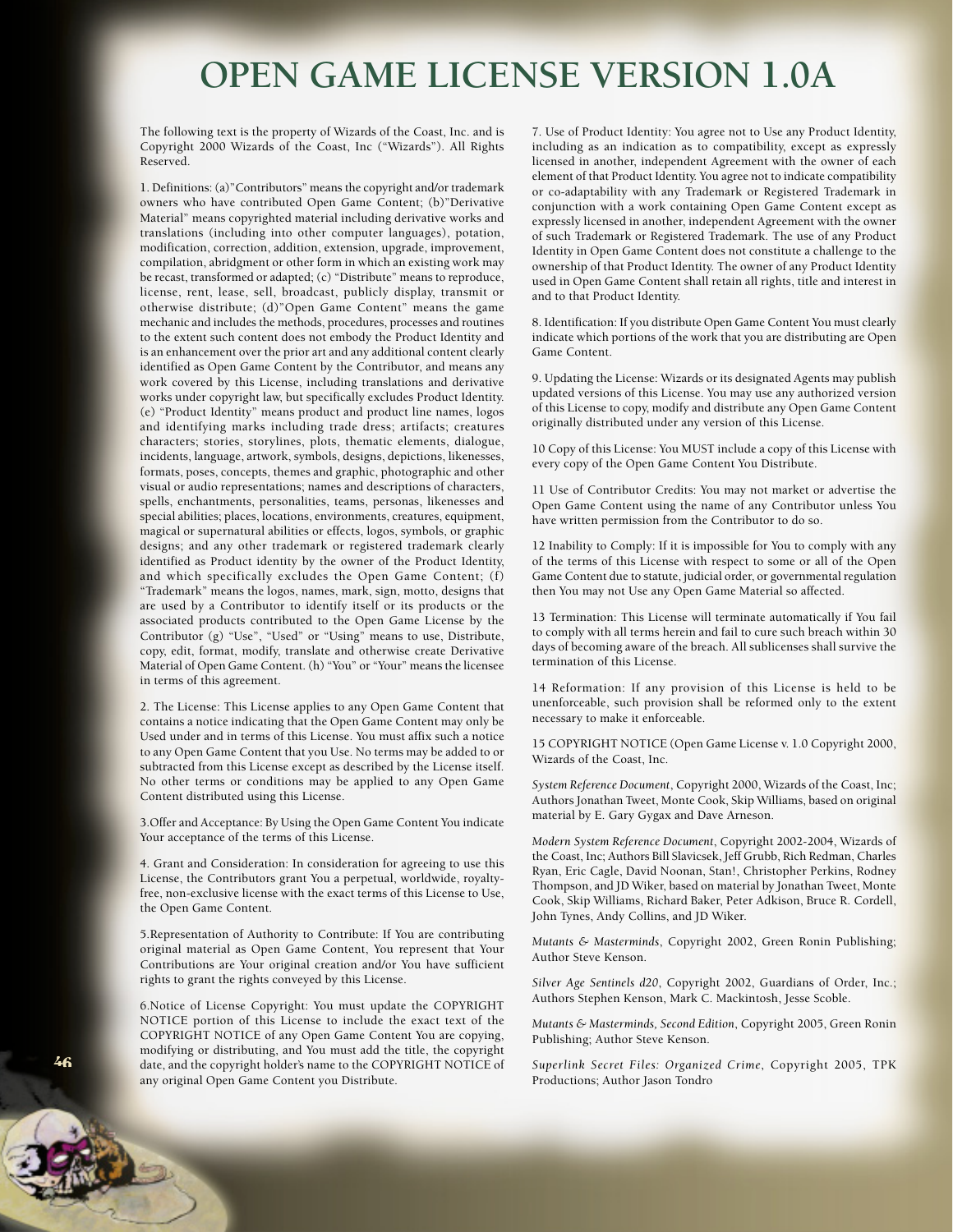

### Be sure to check out these other great titles from TPK Productions!

## **Escape from ALCATR**

There are plenty of super-prisons, but only one Alcatraz – the last stop for the worst of criminals. In a world of super-powered madmen, mutant convicts, robotic life, and talking apes, Alcatraz still serves as the place criminals Don't Want To Go.

*Escape from Alcatraz* updates this classic penitentiary for a superpowered 21st Century. Within you will find meticulously researched historical information about the real-life Alcatraz and those who tried – and failed – to escape from it.

A prison, even one with a pedigree like

Alcatraz, is nothing without its notorious inmates, and this book has those in spades! Eager to break out of the toughest prison in the world are 22 foes that will challenge even the mightiest heroes! Among them are:

- The Hollywood All-Stars: The "Evil Twin" defense couldn't save this veteran superhero team from Alcatraz. Now if Nova, White Dwarf, Binary, Pulsar, Neutron and Red Giant can't have glory and fame then no one can!
- The Foo Fighter: Shaolin vs. Wudang is old school! Meet the new school: the ancient powers of kung fu in the hands of a cattle-mutilating extraterrestrial!
- Moe Mentum: Given three wishes, blue-collar Moe asked for endless beer and super-speed. The third wish… well… it didn't work out so well.
- Prince Primeval: Secret Master of the human race, ruler of his own country, rap star, motivational speaker… and death row inmate - but not for long if your heroes can't stop his carefully orchestrated plan for escape!

Beyond being a setting book and a collection of super-powered inmates, *Escape from Alcatraz* also contains a complete breakout scenario that may involve any or all of those feisty felons contained within its walls!

Full color original art! Maps drawn from the actual plans of Alcatraz itself! A fully detailed prison! 25 superhuman characters with complete histories and powers! 6 mundane staffers! 10 generic stat blocks for generic NPCs such as prison guards and specialized criminals! A total of 80 riotous pages!

All compatible with *M&M Second Edition!*

## Fantasy Classics: Julius Caesar

How much damage do 23 Roman Senators do?

#### CAESAR KNOWS!

*D20 Classics: Julius Caesar* answers the question that has plagued Western Civilization since the days of Antiquity – What would Shakespeare be like as a DM?

Contained within its pages, find the play *Julius Caesar* as seen through the lens of the World's Most Popular Roleplaying Game, complete with all manner of plot hooks and additional material spun from the d20 canon.

- A breakdown of the play scene by scene as material for intrigue and adventure.
- Full d20 Stats for Caesar, Brutus, Cassius, and Marc Antony!
- Well-researched historical notes as presented by a Doctor of Renaissance Literature!
- What ARE the statistics for the Dogs of War?
- How to use omens in your d20 game.
- How do you calculate Caesar's hit points?
- Information on how to use tragic events in your home campaign to give it a 'Caesar feel'.
- Alternate spins on Caesar including a discussion of Julius Caesar and the Cthulhu Mythos.

No finer a fusion of literature and role-playing has graced the stage! Prepare to be awed and astounded!

With this document at hand, you can proudly tell all your friends and loved ones: You're not playing a roleplaying game, you're playing Shakespeare!